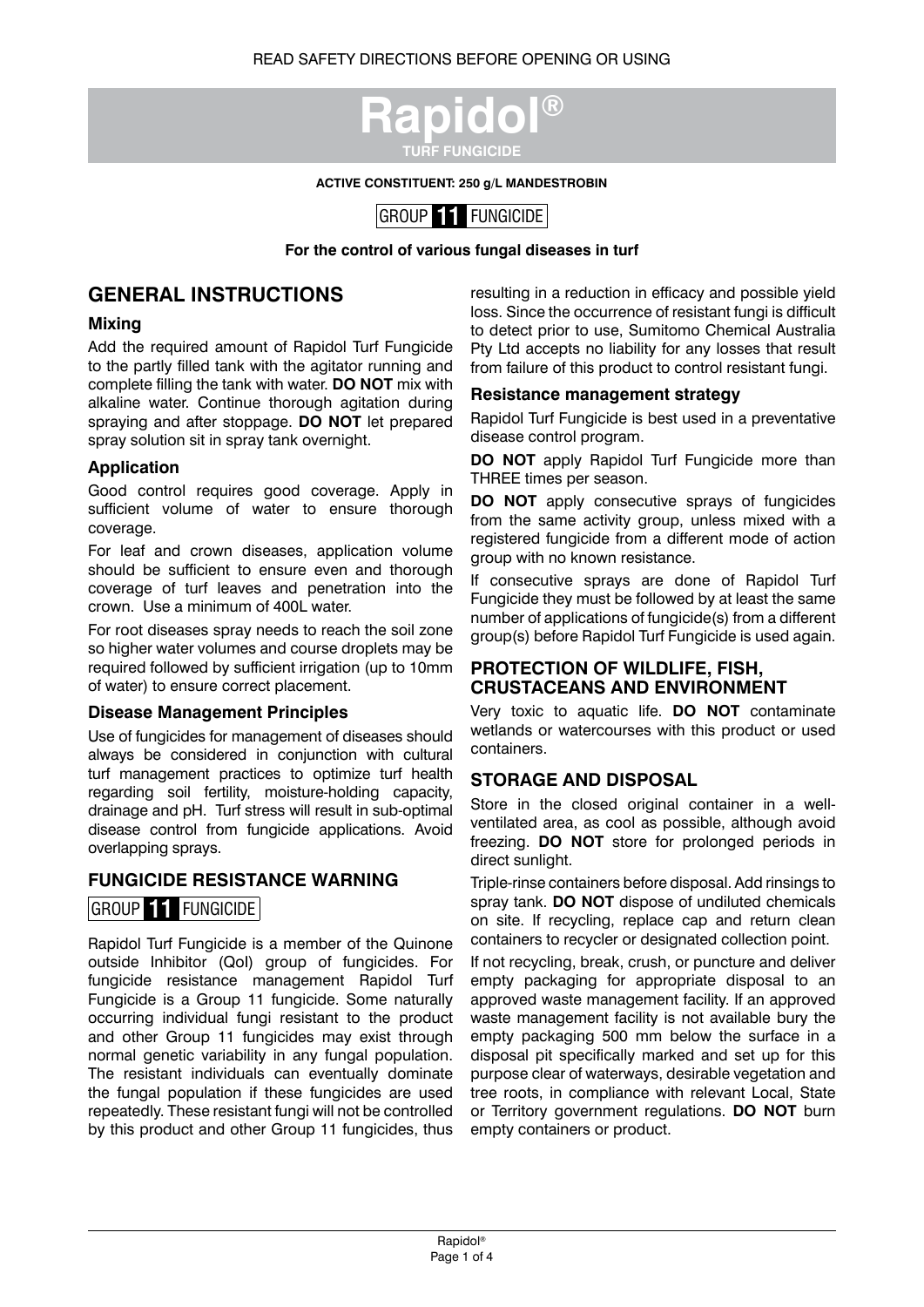# **Rapidol®**

## **SAFETY DIRECTIONS**

Harmful if inhaled. **DO NOT** inhale spray mist. When opening the container and preparing spray and using the spray, wear cotton overalls buttoned to the neck and wrist (or equivalent clothing) and elbow-length chemical resistant gloves. Wash hands after use. After each day's use wash gloves and contaminated clothing.

### **FIRST AID**

If poisoning occurs, contact a doctor or Poisons Information Centre. Phone Australia 131 126; New Zealand 0800 764 766.

## **SAFETY DATA SHEET**

Additional information is listed in the Safety Data Sheet (SDS) obtained from Sumitomo Chemical Australia Pty Ltd.



## **IMPORTANT NOTICE**

These goods are to be used only for the purpose and as specified on the label and are not suitable for any other purpose. To the fullest extent permitted by law, we do not accept or bear any liability on any basis for any loss, damage, cost or expense, arising in any way, directly or indirectly, in connection with the goods.

APVMA Approval No: 89251/133933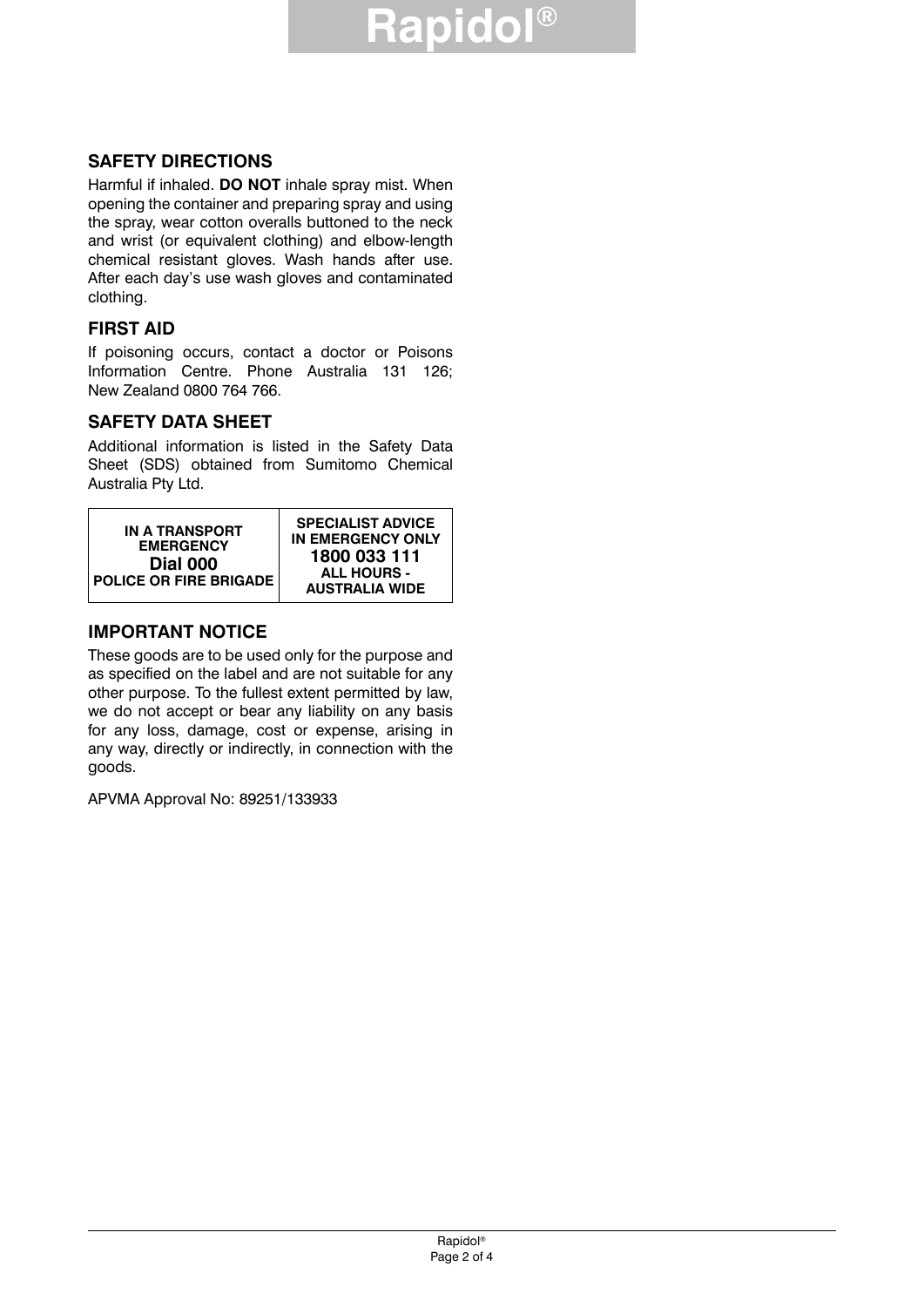# **Rapidol®**

# **DIRECTIONS FOR USE**

## **RESTRAINTS:**

**DO NOT** use in the home garden.

**DO NOT** apply by aircraft

**DO NOT** apply through any type of irrigation system or ultra-low volume spray system.

**DO NOT** apply if heavy rains or storms are forecast within 3 days.

**DO NOT** irrigate to the point of runoff for at least 3 days after application.

## **SPRAY DRIFT RESTRAINTS**

Specific definitions for terms used in this section of the label can be found at apyma.gov.au/spraydrift.

**DO NOT** allow bystanders to come into contact with the spray cloud.

**DO NOT** apply in a manner that may cause an unacceptable impact to native vegetation, agricultural crops, landscaped gardens and aquaculture production, or cause contamination of plant or livestock commodities, outside the application site from spray drift. The buffer zones in the relevant buffer zone table below provide guidance but may not be sufficient in all situations. Wherever possible, correctly use application equipment designed to reduce spray drift and apply when the wind direction is away from these sensitive areas.

**DO NOT** apply unless the wind speed is between 3 and 20 kilometres per hour at the application site during the time of application.

**DO NOT** apply if there are hazardous surface temperature inversion conditions present at the application site during the time of application. Surface temperature inversion conditions exist most evenings one to two hours before sunset and persist until one to two hours after sunrise.

**DO NOT** apply by a boom sprayer unless the following requirements are met:

- spray droplets not smaller than a MEDIUM spray droplet size category
- Minimum distances between the application site and downwind sensitive areas are observed (see the following table titled 'Buffer zones for boom sprays").

Buffer zones for boom sprayers

| <b>APPLICATION</b><br><b>RATE</b> | <b>BOOM HEIGHT</b><br><b>ABOVE THE</b><br><b>TARGET CANOPY</b> | <b>BUFFER ZONES FOR BOOM SPRAYERS</b> |                                 |                            |                     |
|-----------------------------------|----------------------------------------------------------------|---------------------------------------|---------------------------------|----------------------------|---------------------|
|                                   |                                                                | <b>Bystander</b><br>areas             | <b>Natural</b><br>aguatic areas | <b>Pollinator</b><br>areas | Vegetation<br>areas |
| Up to<br>maximum<br>label rate    | 0.5 m or lower                                                 | 0 metres                              | 0 metres                        | 0 metres                   | 0 metres            |
|                                   | 1.0 m or lower                                                 | 0 metres                              | 20 metres                       | 0 metres                   | 5 metres            |